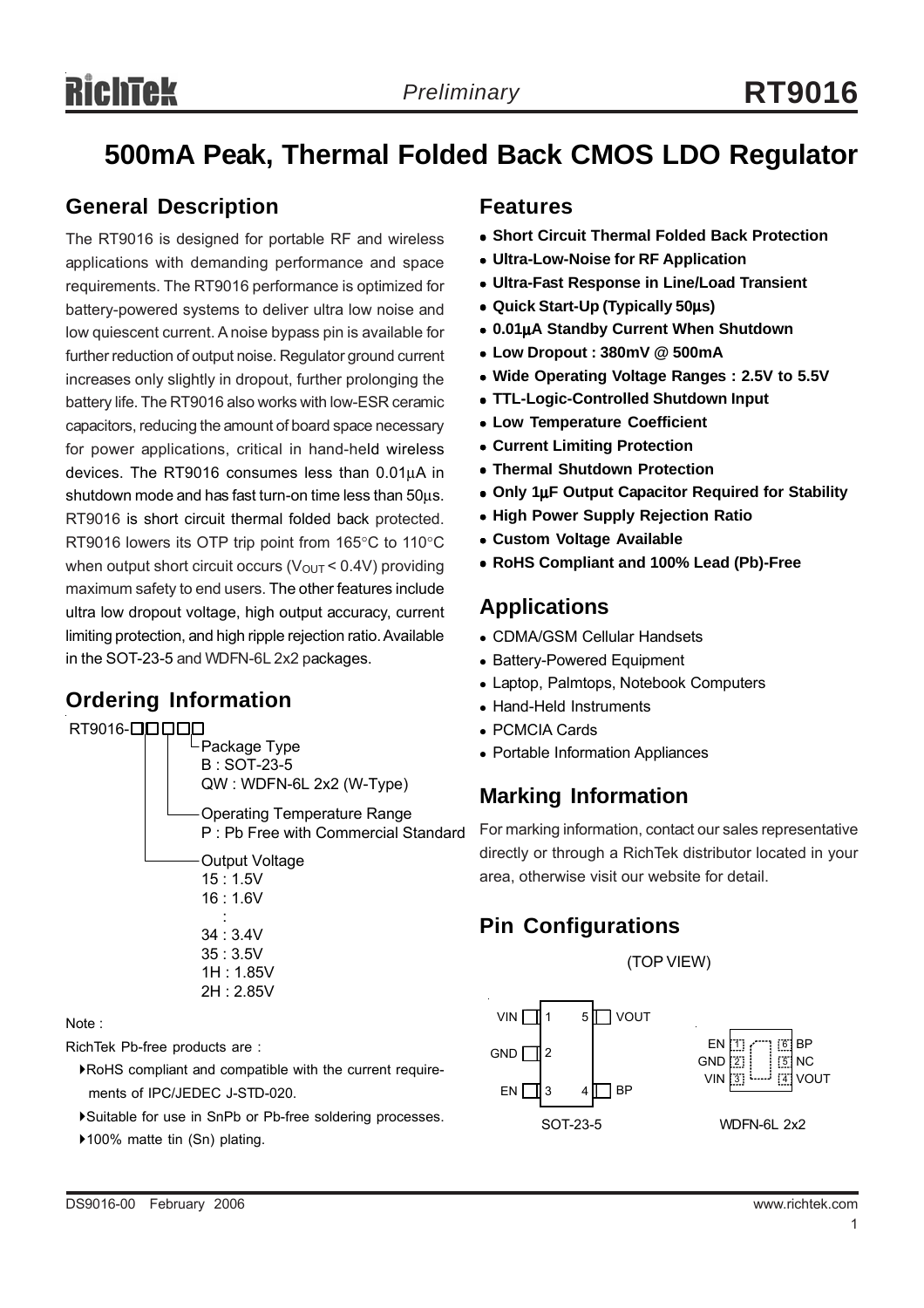### **Typical Application Circuit**



### **Functional Pin Description**

|             | <b>Pin Name Pin Function</b>                                                                                                                                                |
|-------------|-----------------------------------------------------------------------------------------------------------------------------------------------------------------------------|
| <b>VIN</b>  | Input Voltage.                                                                                                                                                              |
| <b>GND</b>  | Ground.                                                                                                                                                                     |
| EN          | Chip Enable (Active High). Note that this pin is high impedance. There should be a pull low 100k $\Omega$<br>resistor connected to GND when the control signal is floating. |
| <b>BP</b>   | Reference Noise Bypass.                                                                                                                                                     |
| <b>VOUT</b> | Output Voltage.                                                                                                                                                             |

### **Function Block Diagram**

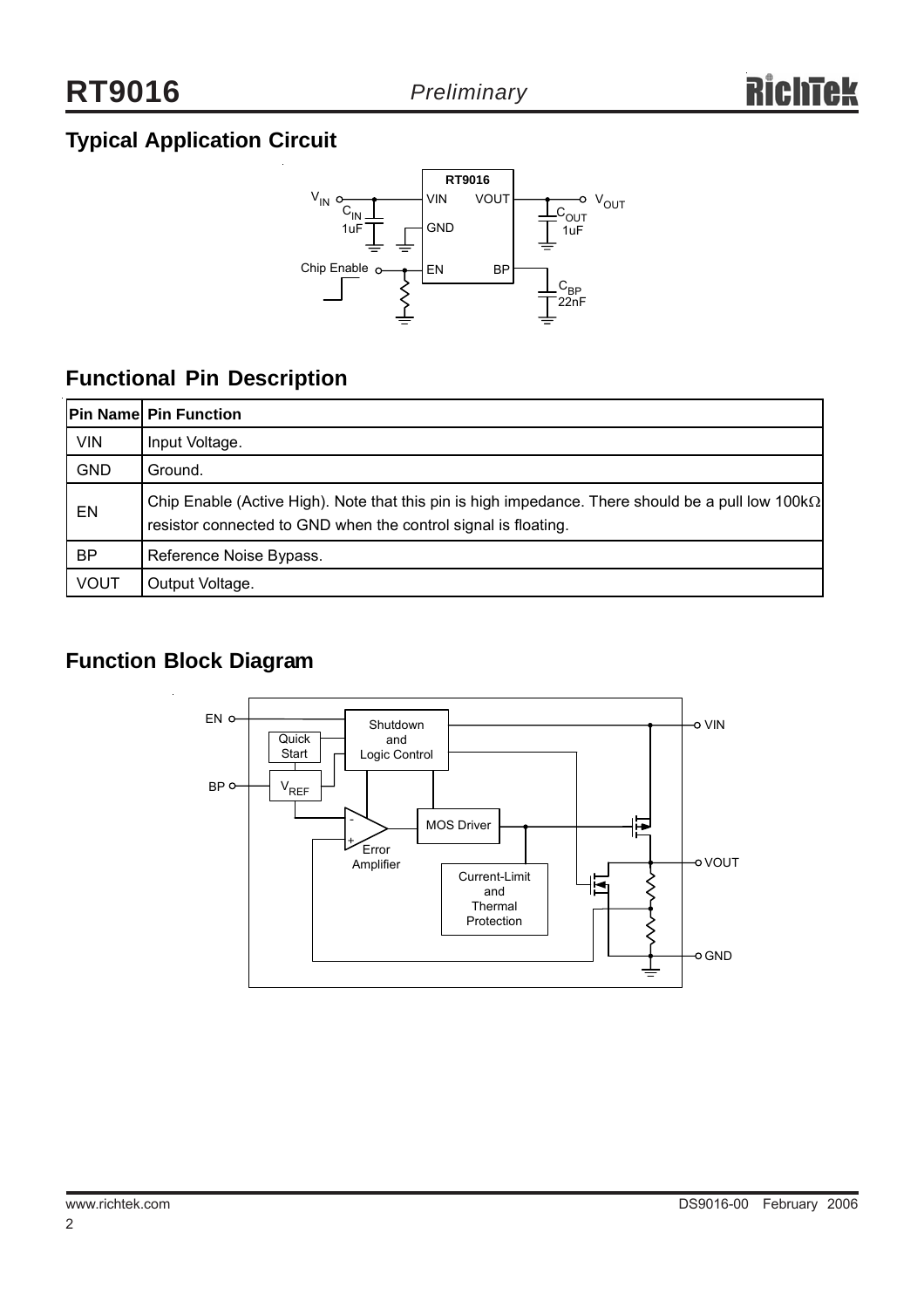### **Absolute Maximum Ratings** (Note 1)

| • Power Dissipation, $P_D @ T_A = 25^{\circ}C$ |  |
|------------------------------------------------|--|
|                                                |  |
|                                                |  |
| • Package Thermal Resistance (Note 4)          |  |
|                                                |  |
|                                                |  |
|                                                |  |
|                                                |  |
|                                                |  |
| • ESD Susceptibility (Note 2)                  |  |
|                                                |  |
|                                                |  |
|                                                |  |

### **Recommended Operating Conditions** (Note 3)

| • Supply Input Voltage ------ | --- 2.5V to 5.5V              |
|-------------------------------|-------------------------------|
|                               | –40°C to 125°C $\,$           |
|                               | $-40^\circ\mathrm{C}$ to 85°C |

#### **Electrical Characteristics**

 $(V_{IN} = V_{OUT} + 1V, C_{IN} = C_{OUT} = 1\mu F, C_{BP} = 22nF, T_A = 25°C$ , unless otherwise specified)

| <b>Parameter</b>                     |                                         | Symbol               | <b>Test Conditions</b>                                                                 | Min                                                      | <b>Typ</b> | Max          | <b>Units</b>  |        |  |
|--------------------------------------|-----------------------------------------|----------------------|----------------------------------------------------------------------------------------|----------------------------------------------------------|------------|--------------|---------------|--------|--|
| <b>Output Voltage Accuracy</b>       |                                         | $\Delta V_{\rm OUT}$ | $I_{\text{OUT}} = 1 \text{mA}$                                                         | $-2$                                                     | $- -$      | $+2$         | $\%$          |        |  |
| <b>Current Limit</b>                 |                                         |                      | <b>LIM</b>                                                                             | $R_{LOAD}$ = 1 $\Omega$                                  | 530        | --           |               | mA     |  |
| <b>Quiescent Current</b>             |                                         |                      | lQ                                                                                     | $V_{EN} \geq 1.2V$ , $I_{OUT} = 0$ mA                    | --         | 90           | 130           | μA     |  |
|                                      |                                         |                      |                                                                                        | $I_{\text{OUT}}$ = 300mA, $V_{\text{OUT}}$ > 2.8V        | $-$        | 220          |               |        |  |
| Dropout Voltage<br>(Note 5)          |                                         |                      | <b>V<sub>DROP</sub></b>                                                                | $I_{\text{OUT}} = 500 \text{mA}, V_{\text{OUT}} > 2.8 V$ | $-$        | 380          | --            | mV     |  |
| Line Regulation                      |                                         | $\Delta V$ LINE      | $V_{\text{IN}}$ = (V <sub>OUT</sub> + 0.3V) to 5.5V,<br>$I_{\text{OUT}} = 1 \text{mA}$ |                                                          | --         | 0.3          | $\frac{0}{0}$ |        |  |
| Load Regulation                      |                                         |                      |                                                                                        | $\Delta V_{\text{LOAD}}$ 1mA < $I_{\text{OUT}}$ < 500mA  | --         | --           | 0.6           | $\%$   |  |
| <b>Standby Current</b>               |                                         |                      | <b>I</b> STBY                                                                          | $V_{EN}$ = GND, Shutdown                                 | $-$        | 0.01         | 1             | μ $A$  |  |
| <b>EN Input Bias Current</b>         |                                         |                      | <b>I</b> IBSD                                                                          | $V_{EN}$ = GND or $V_{IN}$                               |            | $\mathbf{0}$ | 100           | nA     |  |
| <b>EN Threshold</b>                  | Logic-Low Voltage<br>Logic-High Voltage |                      | $V_{\parallel L}$                                                                      | $V_{IN}$ = 3V to 5.5V, Shutdown                          | --         | --           | 0.4           | $\vee$ |  |
|                                      |                                         |                      | V <sub>IH</sub>                                                                        | $V_{IN}$ = 3V to 5.5V, Start-Up                          | 1.2<br>--  |              | --            |        |  |
| <b>Output Noise Voltage</b>          |                                         | $e_{NO}$             | 10Hz to 100kHz, $I_{OUT}$ = 200mA<br>$C_{\text{OUT}} = 1 \mu F$                        |                                                          | 100        | $-$          | $\mu V_{RMS}$ |        |  |
| $f = 100$ Hz<br>Power Supply         |                                         |                      |                                                                                        |                                                          | $-70$      | --           | dB            |        |  |
| <b>Rejection Rate</b><br>$f = 10kHz$ |                                         | <b>PSRR</b>          | $C_{\text{OUT}} = 1 \mu F$ , $I_{\text{OUT}} = 10 \text{mA}$                           |                                                          | $-50$      |              |               |        |  |

*To be continued*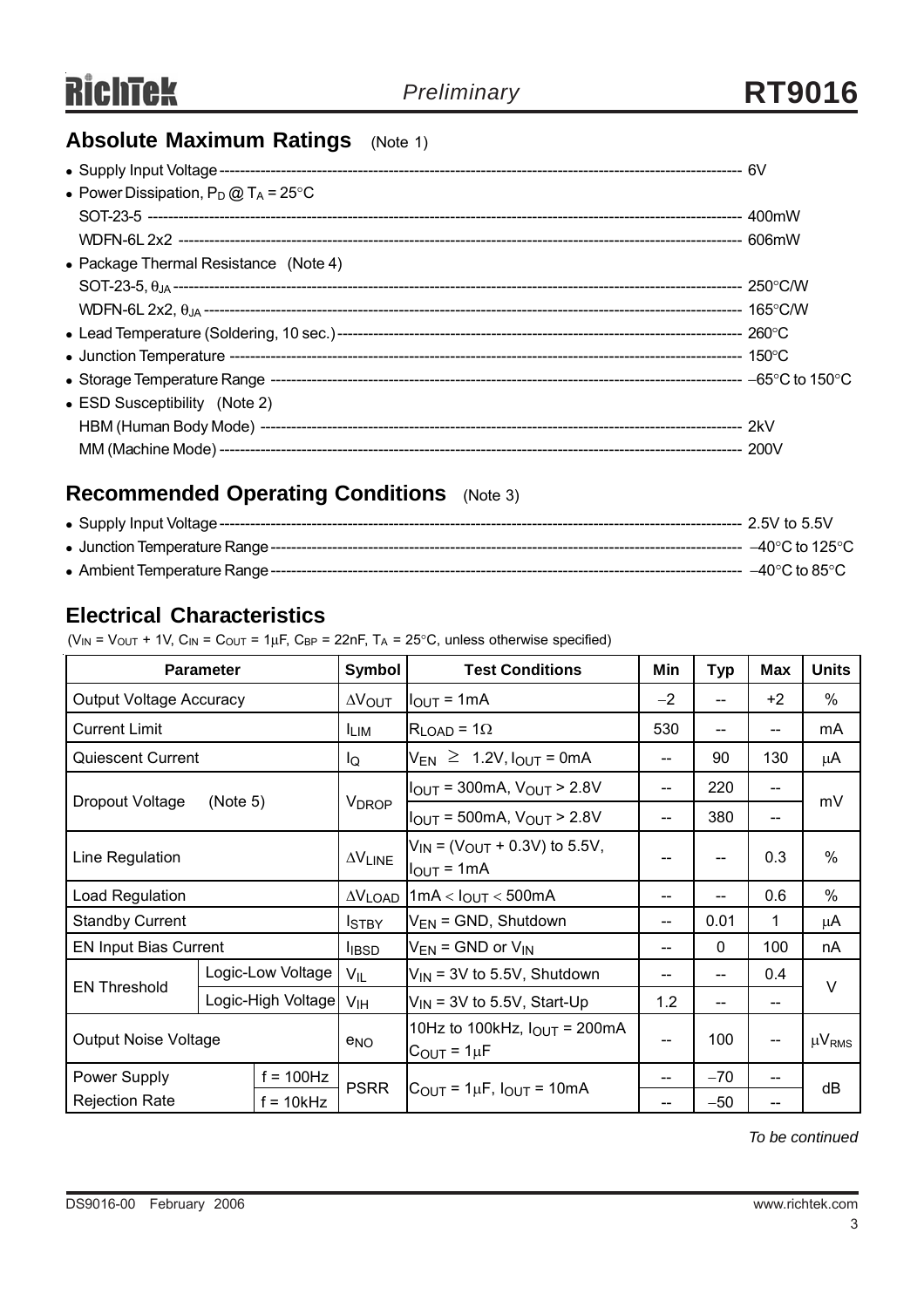**RT9016**

| <b>Parameter</b>                                  | Symbol          | <b>Test Conditions</b> | Min | Typ | Max   | <b>Units</b> |
|---------------------------------------------------|-----------------|------------------------|-----|-----|-------|--------------|
| <b>Thermal Shutdown Temperature</b>               | l sd            |                        | --  | 165 | $- -$ | °C           |
| <b>Thermal Shutdown Temperature</b><br>Hysteresis | $\Delta T_{SD}$ |                        | --  | 30  | $- -$ | °C           |
| <b>Thermal Folded Back</b>                        |                 |                        | --  | 110 | $- -$ | °C           |

**Note 1.** Stresses listed as the above "Absolute Maximum Ratings" may cause permanent damage to the device. These are for stress ratings. Functional operation of the device at these or any other conditions beyond those indicated in the operational sections of the specifications is not implied. Exposure to absolute maximum rating conditions for extended periods may remain possibility to affect device reliability.

**Note 2.** Devices are ESD sensitive. Handling precaution recommended.

**Note 3.** The device is not guaranteed to function outside its operating conditions.

- **Note 4.** θ<sub>JA</sub> is measured in the natural convection at T<sub>A</sub> = 25°C on a low effective thermal conductivity test board (Single Layer, 1S) of JEDEC 51-3 thermal measurement standard.
- Note 5. The dropout voltage is defined as V<sub>IN</sub> -V<sub>OUT</sub>, which is measured when V<sub>OUT</sub> is V<sub>OUT(NORMAL)</sub> 100mV.

4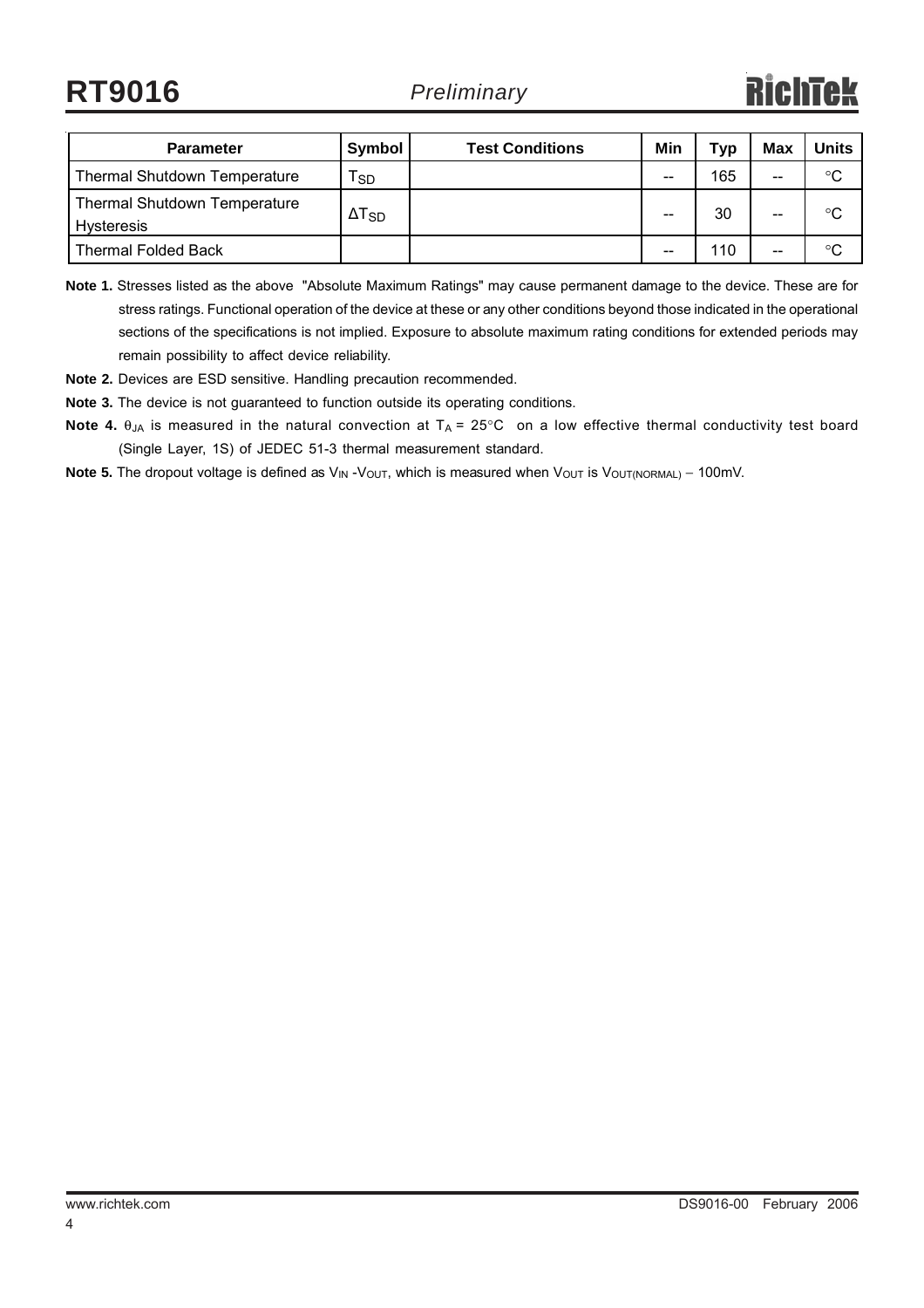### **Typical Operating Characteristics**







**EN Pin Shoutdown Threshold vs. Temperature**







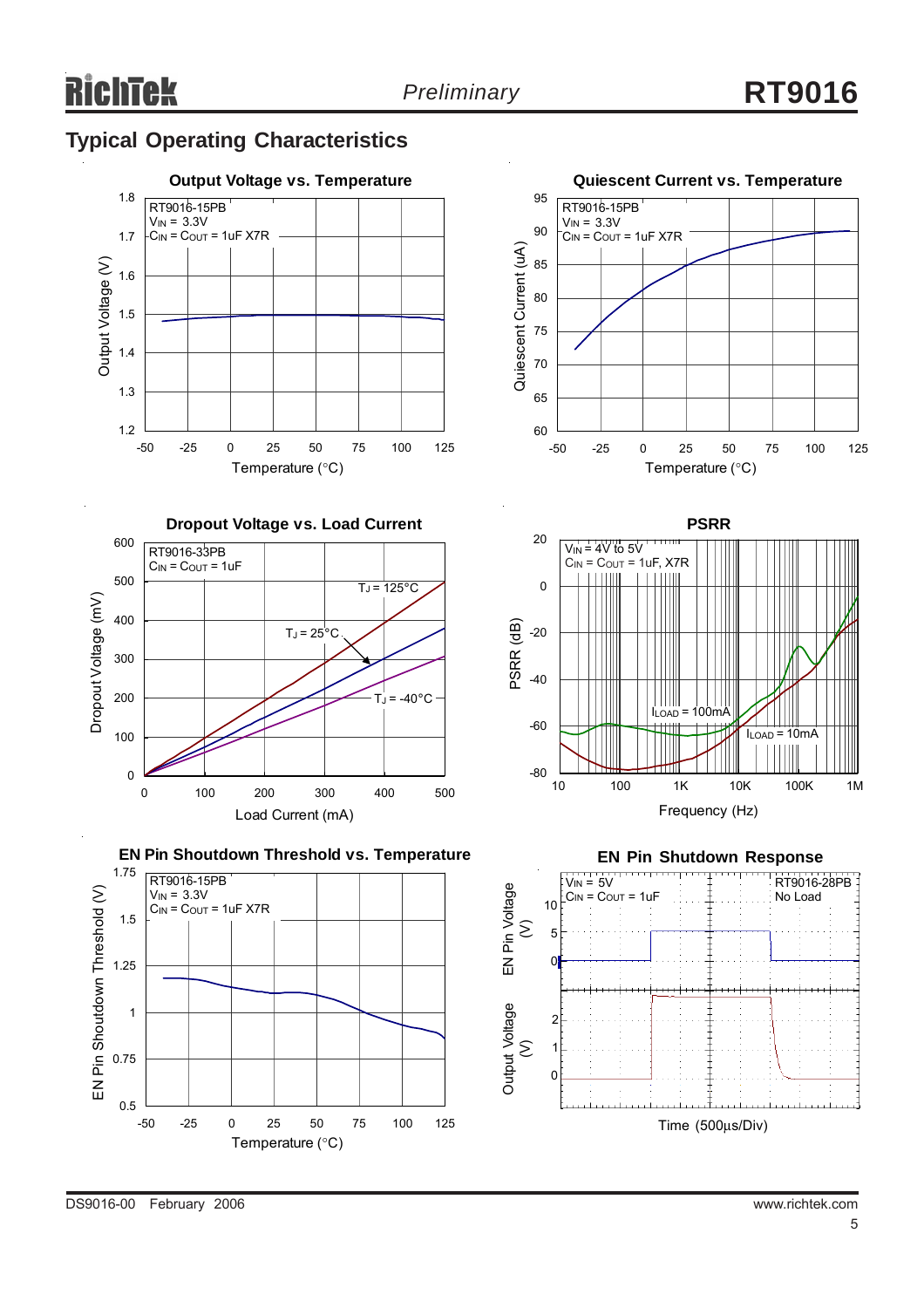



Time (500μs/Div)







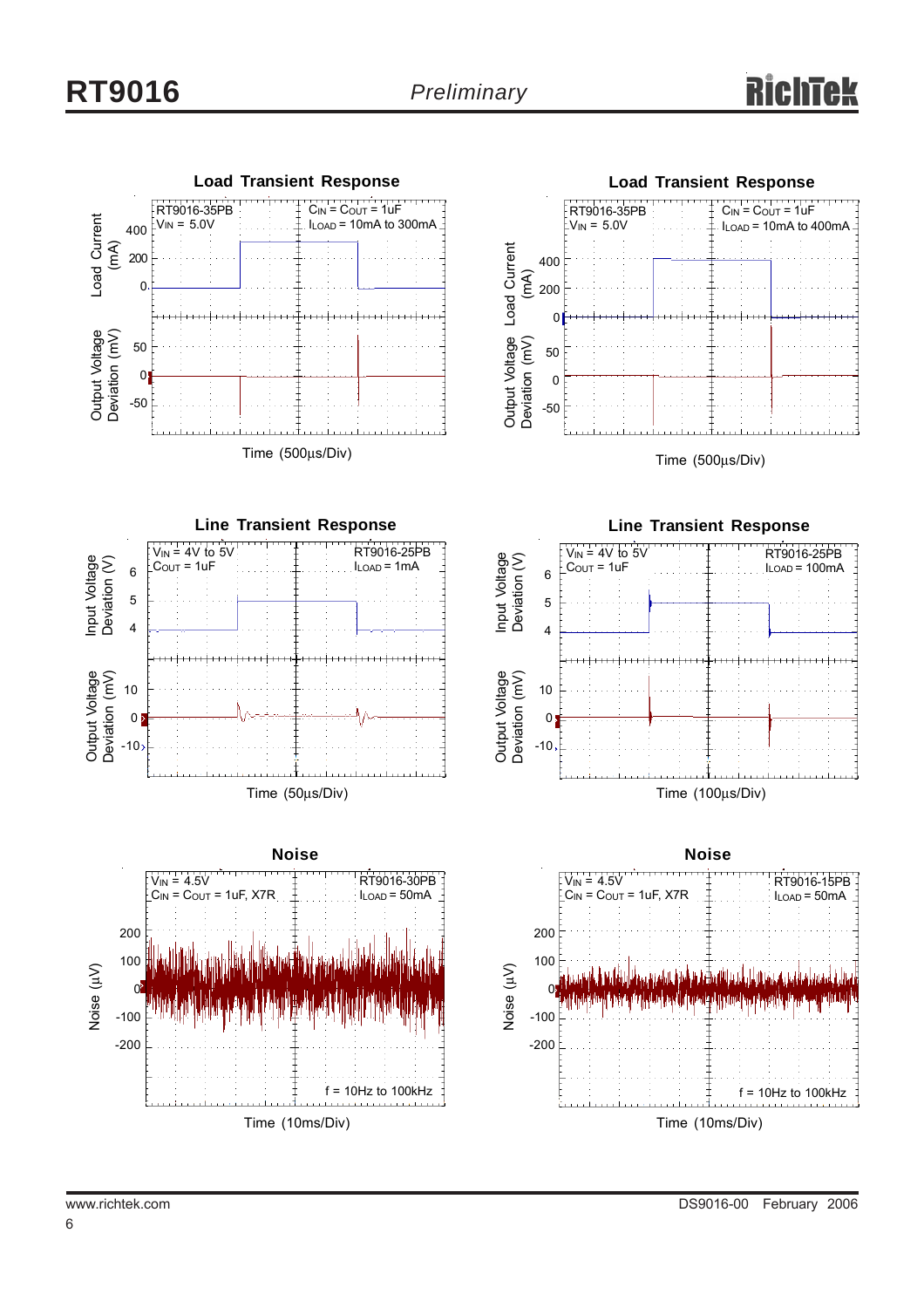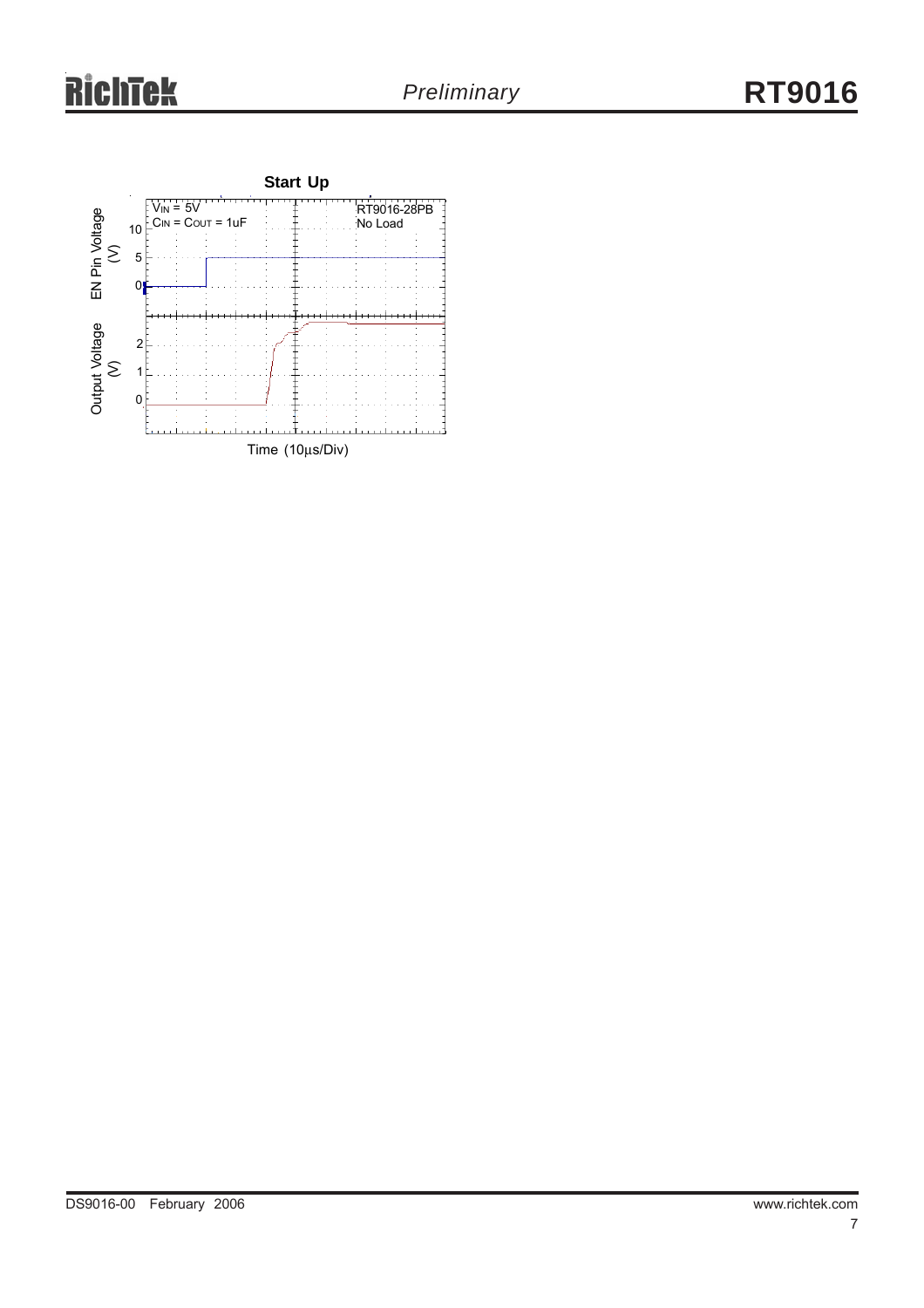### **Applications Information**

Like any low-dropout regulator, the external capacitors used with the RT9016 must be carefully selected for regulator stability and performance. Using a capacitor whose value is  $> 1\mu$ F on the RT9016 input and the amount of capacitance can be increased without limit. The input capacitor must be located a distance of not more than 0.5 inch from the input pin of the IC and returned to a clean analog ground. Any good quality ceramic or tantalum can be used for this capacitor. The capacitor with larger value and lower ESR (equivalent series resistance) provides better PSRR and line-transient response. The output capacitor must meet both requirements for minimum amount of capacitance and ESR in all LDOs application. The RT9016 is designed specifically to work with low ESR ceramic output capacitor in space-saving and performance consideration. Using a ceramic capacitor whose value is at least 1μF with ESR is > 25m $\Omega$  on the RT9016 output ensures stability. The RT9016 still works well with output capacitor of other types due to the wide stable ESR range. Figure 1 shows the curves of allowable ESR range as a function of load current for various output capacitor values. Output capacitor of larger capacitance can reduce noise and improve load transient response, stability, and PSRR. The output capacitor should be located not more than 0.5 inch from the  $V_{\text{OUT}}$  pin of the RT9016 and returned to a clean analog ground.



#### **Region of Stable COUT ESR vs. Load Current**

#### **Bypass Capacitor and Low Noise**

Connecting a 22nF between the BP pin and GND pin significantly reduces noise on the regulator output, it is critical that the capacitor connection between the BP pin and GND pin be direct and PCB traces should be as short as possible. There is a relationship between the bypass capacitor value and the LDO regulator turn on time. DC leakage on this pin can affect the LDO regulator output noise and voltage regulation performance.

#### **Enable Function**

The RT9016 features an LDO regulator enable/disable function. To assure the LDO regulator will switch on, the EN turn on control level must be greater than 1.2 volts. The LDO regulator will go into the shutdown mode when the voltage on the EN pin falls below 0.4 volts. For to protecting the system, the RT9016 have a quick-discharge function. If the enable function is not needed in a specific application, it may be tied to  $V_{IN}$  to keep the LDO regulator in a continuously on state.

#### **Thermal Considerations**

Thermal protection limits power dissipation in RT9016. When the operation junction temperature exceeds 165°C, the OTP circuit starts the thermal shutdown function turn the pass element off. The pass element turn on again after the junction temperature cools by 30°C.

RT9016 lowers its OTP trip level from 165°C to 110°C when output short circuit occurs ( $V_{OUT}$  < 0.4V) as shown in Figure 2. This limits IC case temperature under 100°C and provides maximum safety to end users when output short circuit occurs.

For continue operation, do not exceed absolute maximum operation junction temperature 125°C. The power dissipation definition in device is :

$$
P_D = (V_{IN} - V_{OUT}) \times I_{OUT} + V_{IN} \times I_Q
$$

The maximum power dissipation depends on the thermal resistance of IC package, PCB layout, the rate of surroundings airflow and temperature difference between junction to ambient. The maximum power dissipation can be calculated by following formula :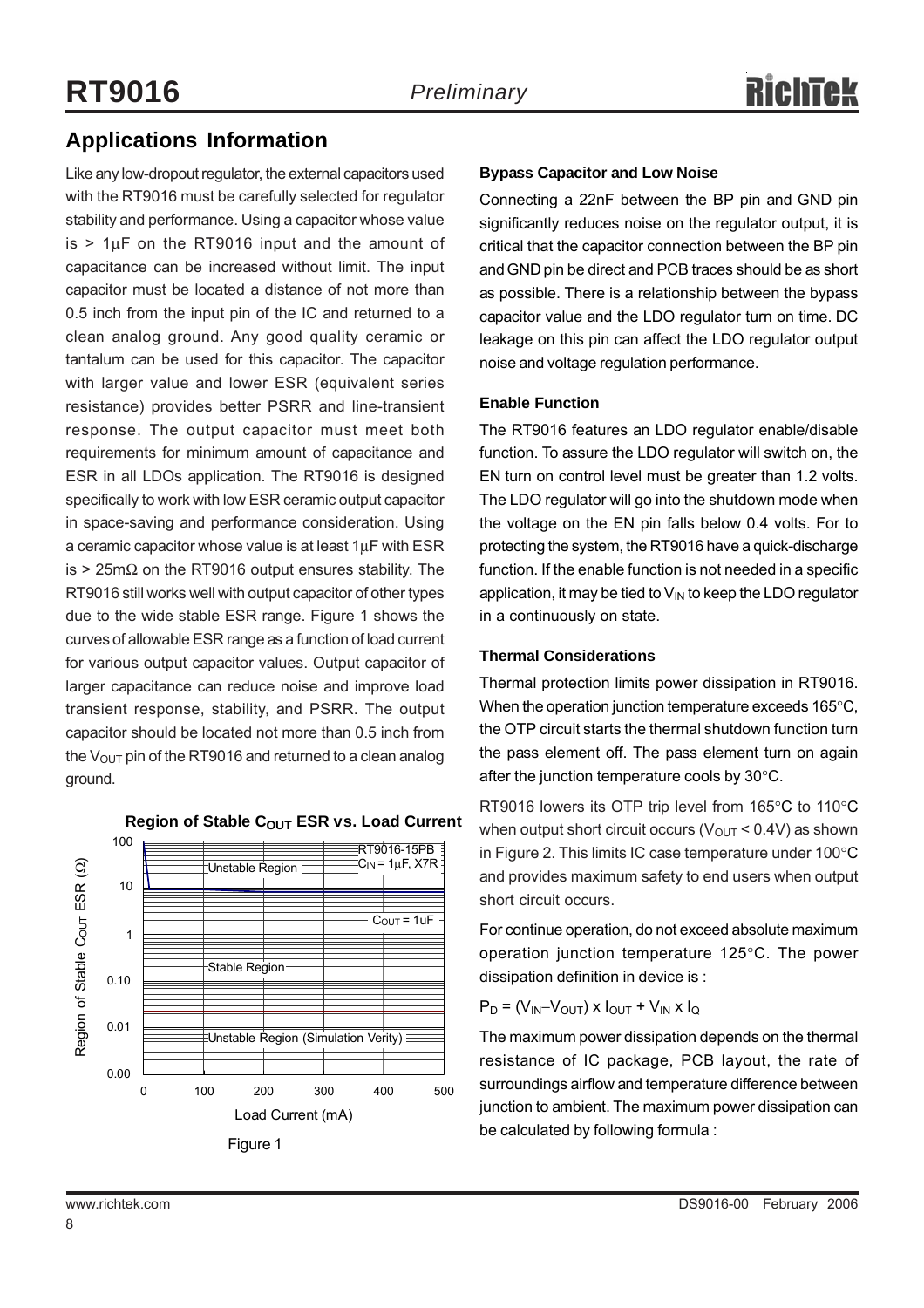# RichTek

#### $P_{D(MAX)} = (T_{J(MAX)} - T_A) / \theta_{JA}$

Where  $T_{J(MAX)}$  is the maximum operation junction temperature 125 $\degree$ C, T<sub>A</sub> is the ambient temperature and the  $\theta_{JA}$  is the junction to ambient thermal resistance.

For recommended operating conditions specification of RT9016, where  $T_{J(MAX)}$  is the maximum junction temperature of the die (125 $\degree$ C) and T<sub>A</sub> is the maximum ambient temperature. The junction to ambient thermal resistance ( $\theta_{JA}$  is layout dependent) for SOT-23-5 package is 250°C/W and WDFN-6L 2x2 package is 165°C/W on standard JEDEC 51-3 thermal test board. The maximum power dissipation at  $T_A = 25^{\circ}$ C can be calculated by following formula :

PD(MAX) = (125°C−25°C) / 250 = 400mW (SOT-23-5)

PD(MAX) = (125°C−25°C) / 165 = 606mW V(DFN-6L 2x2)

The maximum power dissipation depends on operating ambient temperature for fixed  $T_{J(MAX)}$  and thermal resistance  $θ_{JA}$ . For RT9016 packages, the Figure 3 of derating curves allows the designer to see the effect of rising ambient temperature on the maximum power allowed.



Figure 2. Short Circuit Thermal Folded Back Protection when Output Short Circuit Occurs



Figure 3. Derating Curve for Packages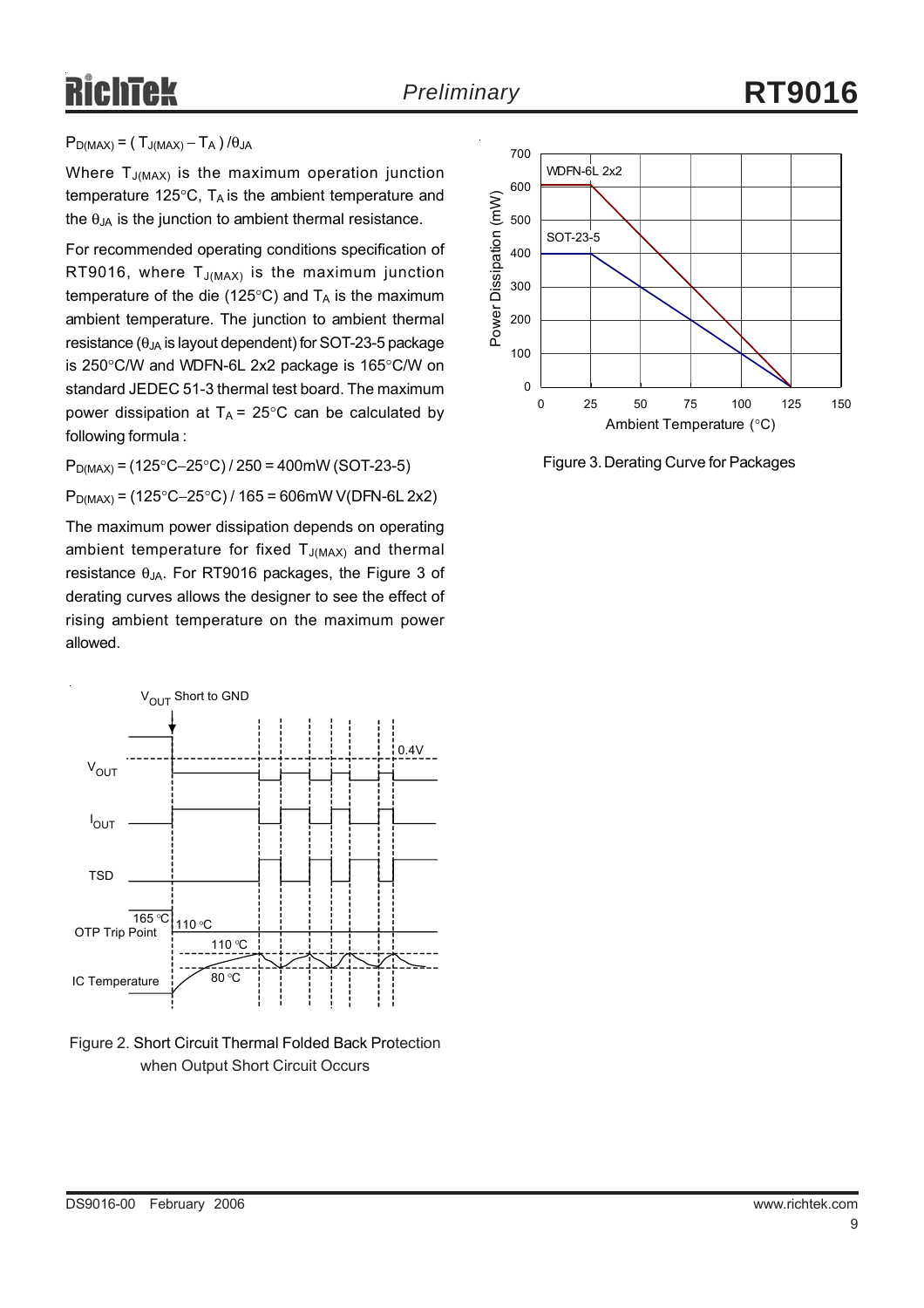### **Outline Dimension**



|                |       | <b>Dimensions In Millimeters</b> | <b>Dimensions In Inches</b> |            |  |
|----------------|-------|----------------------------------|-----------------------------|------------|--|
| Symbol         | Min   | <b>Max</b>                       | Min                         | <b>Max</b> |  |
| A              | 0.889 | 1.295                            | 0.035                       | 0.051      |  |
| A <sub>1</sub> | 0.000 | 0.152                            | 0.000                       | 0.006      |  |
| в              | 1.397 | 1.803                            | 0.055                       | 0.071      |  |
| b              | 0.356 | 0.559                            | 0.014                       | 0.022      |  |
| C              | 2.591 | 2.997                            | 0.102                       | 0.118      |  |
| D              | 2.692 | 3.099                            | 0.106                       | 0.122      |  |
| е              | 0.838 | 1.041                            | 0.033                       | 0.041      |  |
| н              | 0.080 | 0.254                            | 0.003                       | 0.010      |  |
|                | 0.300 | 0.610                            | 0.012                       | 0.024      |  |

**SOT-23-5 Surface Mount Package**